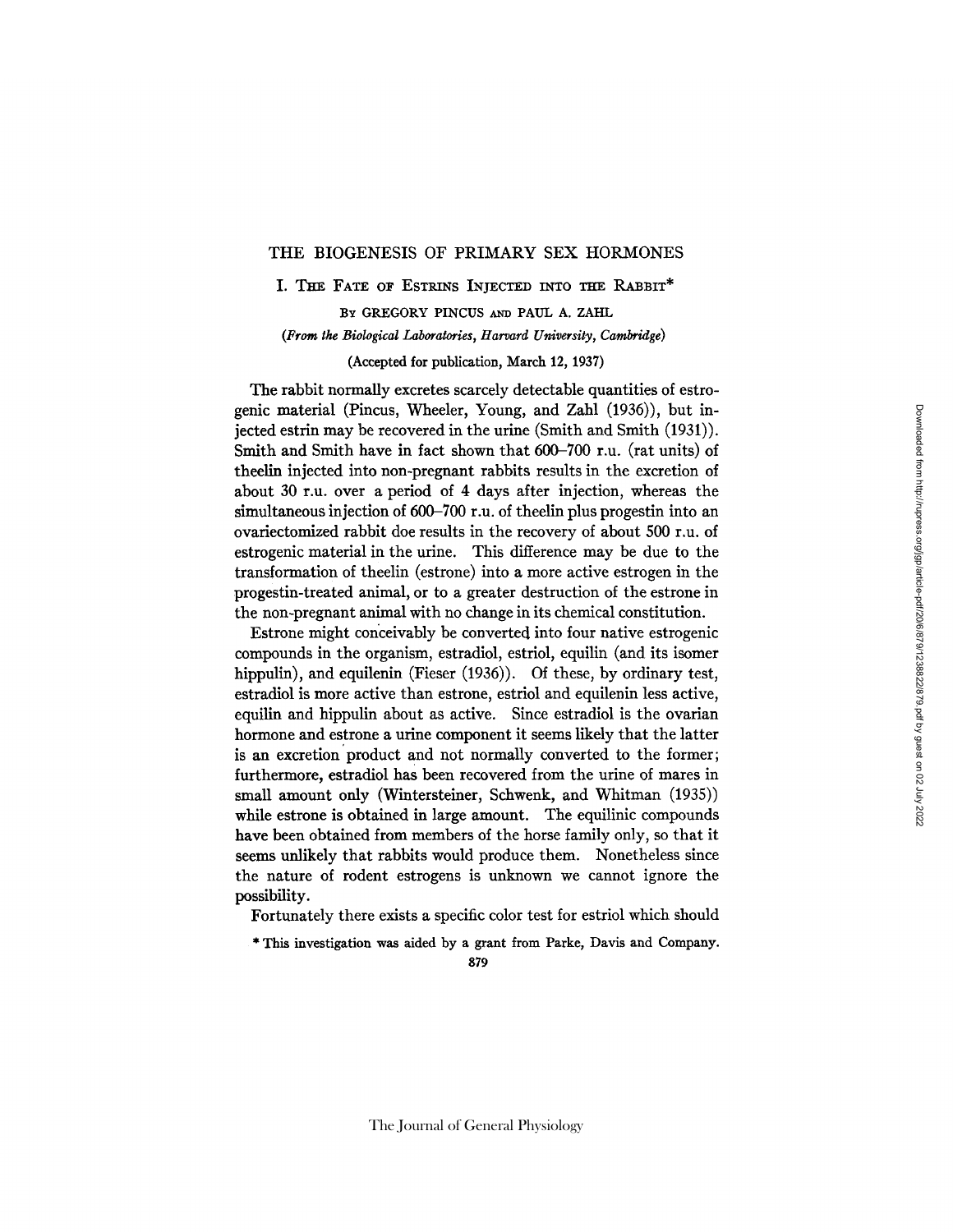make possible its detection in urine extracts. This is the production of a blue color when the hormone is heated with concentrated  $H_2SO_4$ followed by cooling, dilution, and further heating with arsenic acid (David (1934)). In a previous paper (Pincus, Wheeler, Young, and Zahl (1936)) we demonstrated that when human urines are separated into estrone and estriol fractions after the method of Cohen and Marrian (1934) the David test cannot be employed for estriol determinations because of the presence of inactive interfering substances. Furthermore, due to the inactive materials in rabbit urines all ordinary colorimetric tests give a positive value for both estrone and estriol when neither are in fact present. By modifying the extraction procedure we are now able to free rabbit urines from the interfering chromogens so that the David test can be employed as a quantitative measure of estriol and other tests as a measure of the hormone content of the estrone fraction.

## *Methods*

Urine collections have been made from rabbits (1) in heat, (2) pseudopregnant, (3) pregnant, (4) hysterectomized in heat, (5) hysterectomized pseudopregnant, (6) ovariectomized. 48 hour samples are taken since we have found that these give comparable volumes. Two 48 hour urine samples are taken preceding the injection of estrogenic material and urine is collected after injection as long as hormone is excreted. The urine is extracted and fraetionated according to the following procedures:

- 1. Acidified to pH 2.0 with HCI and placed in an autoclave at 15 lbs. pressure for 15 to 30 minutes.
- 2. Extracted three times with ethyl ether **I I**  3. Ether evaporated and residue dissolved **I**  Ether extract washed three times with 20 per cent Na<sub>2</sub>CO<sub>3</sub> solution. Washings in toluol discarded  $\, {\bf B}$  $\mathbf{A}$ **I**  Washed three times with 1 N NaOH to **I**  Washed three times with N/10 NaOH to remove the *"estriol"* fraction remove the "estrone" fraction Hydroxide solution acidified with CO<sub>2</sub> Hydroxide solution acidified with CO<sub>2</sub> Extracted three times with ethyl ether Extracted three times with ethyl ether Washed with 20 per cent Na<sub>2</sub>CO<sub>s</sub> solution Washed with 20 per cent  $Na<sub>2</sub>CO<sub>3</sub>$  solution until interface between Na<sub>2</sub>CO<sub>3</sub> solution until interface between Na<sub>2</sub>CO<sub>3</sub> solution and ether is perfectly clean and ether is perfectly clean Ether evaporated and residue taken up in Ether evaporated and residue taken up in 95 per cent ethanol (estriol) 95 per cent ethanol (estrone)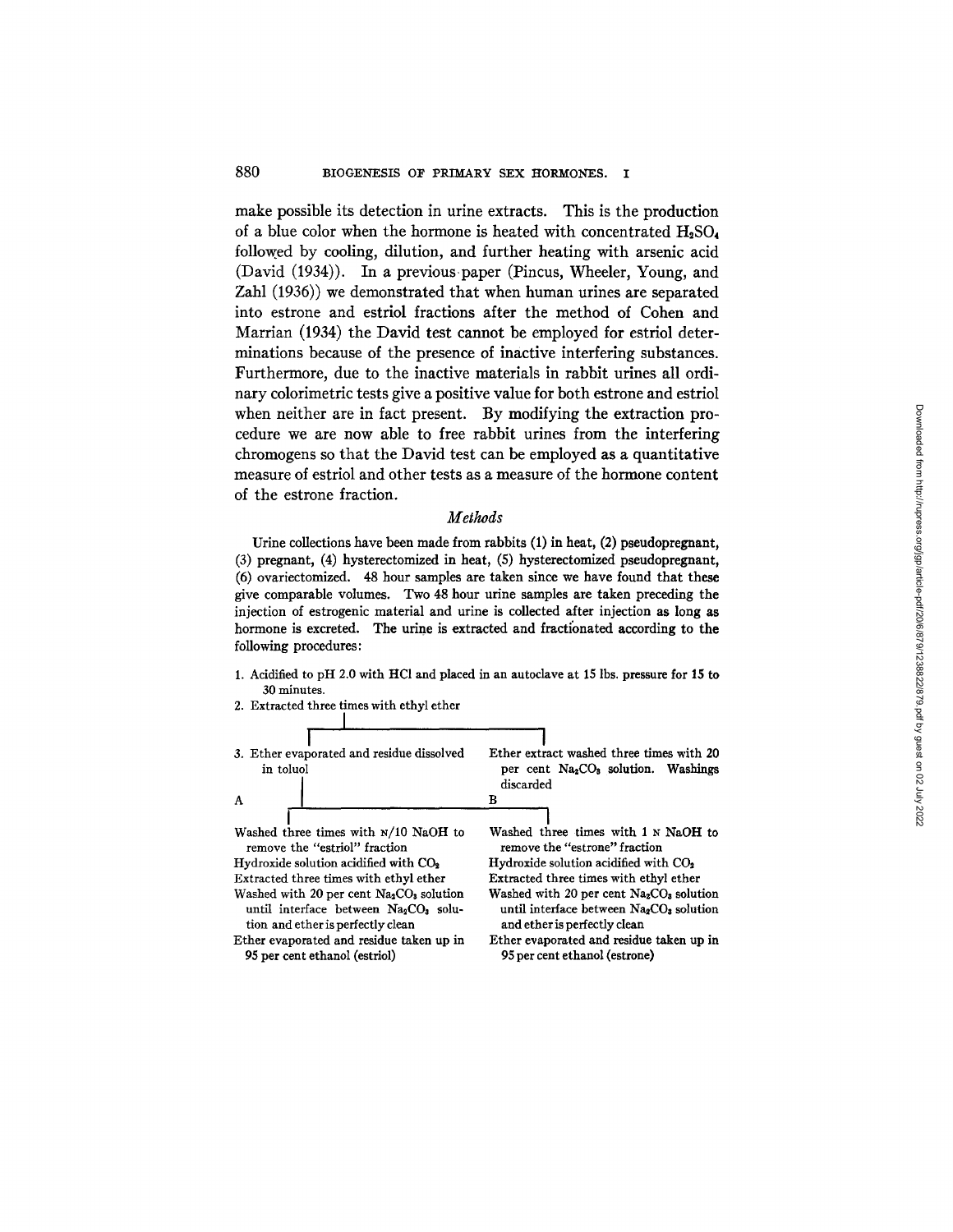This is essentially the procedure of Cohen and Martian (1934) except that the hydrolysis under pressure is carried on for a very short interval of time. Washing is made twice with 20 per cent  $Na_2CO_3$  rather than once with 10 per cent  $Na_2CO_3$ and fractionation is made from a toluol extract (A) rather than the ethereal extract they use. Acid hydrolysis for the 2 hours they employ almost completely destroys the hormone in rabbit urines. The washing with 20 per cent Na<sub>2</sub>CO<sub>8</sub> removes interfering chromogens and pigmented materials, so that our final solutions are colorless (Schmulovitz and Wylie (1935)). The fractionation is made from toluol because this reagent retains certain pigmented chromogens that are not retained by ethyl ether.

For rapid determinations of hormone content we employ the red color obtained by diazotization with sulfanilic acid. The reagents are:  $(1)$  5 gm, sulfanilic acid dissolved in 50 cc. concentrated HCl, diluted to 500 cc. with distilled  $H_2O$ ; (2) 25 gm. NaNO<sub>2</sub> in 500 cc. distilled H<sub>2</sub>O; (3) 15 per cent NaOH in aqueous solution. The color reagent is made up by adding 1.5 cc. of the  $\text{NaNO}_2$  solution to 5 cc. of the sulfanilic acid solution and diluting to 50 cc. with  $H_2O$ . This reagent gives a constant color reaction with the hormones at between 1/4 and 2 hours after it is made up. Fresh reagent must be made after 2 hour intervals or longer. The color reaction is obtained by adding exactly 2 cc. of the color reagent to 2 cc. of alcoholic hormone extract. After thorough mixing 3 drops of 15 per cent NaOH are added. The red color resulting remains constant for 1/2 hour and then grows somewhat more intense, so that readings of color absorption are made within 1/2 hour using the S-51 filter of the Pulfrich photometer. The hormone content is determined from a standard curve made with crystalline hormone. We make up a new standard curve for each set of determinations since the color reaction varies from day to day. These standard curves do not differ by more than 25 per cent, but this is too wide a variation to justify.the use of a single standard.

The colorimetric assay of the estriol fraction is checked by the David test (Table II). We do not employ this test for rapid determination since it is much more time-consuming. It should be used, however, to make certain of the estriol content since the sulfanilic acid test will reveal the presence of phenolic compounds other than the hormone.<sup>1</sup> There is no specific test for estrone comparable to the David test, but the sulfanilic acid determinations have been checked by the modified Cohen and Martian phenolsulfonic acid test described by Pincus, Wheeler, Young, andZahl (1936). This test is about five times as sensitive as the sulfanilic acid test and will reveal small quantities of material not detectable by the sulfanilic acid test. On the other hand it will give positive tests for inactive materials not revealed by the sulfanilic acid test.

Equllenin is determined by the color reaction described by Sandulesco, Tschung, and Girard (1933).

<sup>1</sup> It should be noted that inactive chromogens are rarely encountered in our extracts. Their presence is always denoted by slight pigmentation of the extracts. Removal of the pigment results in correct colorimetric titers.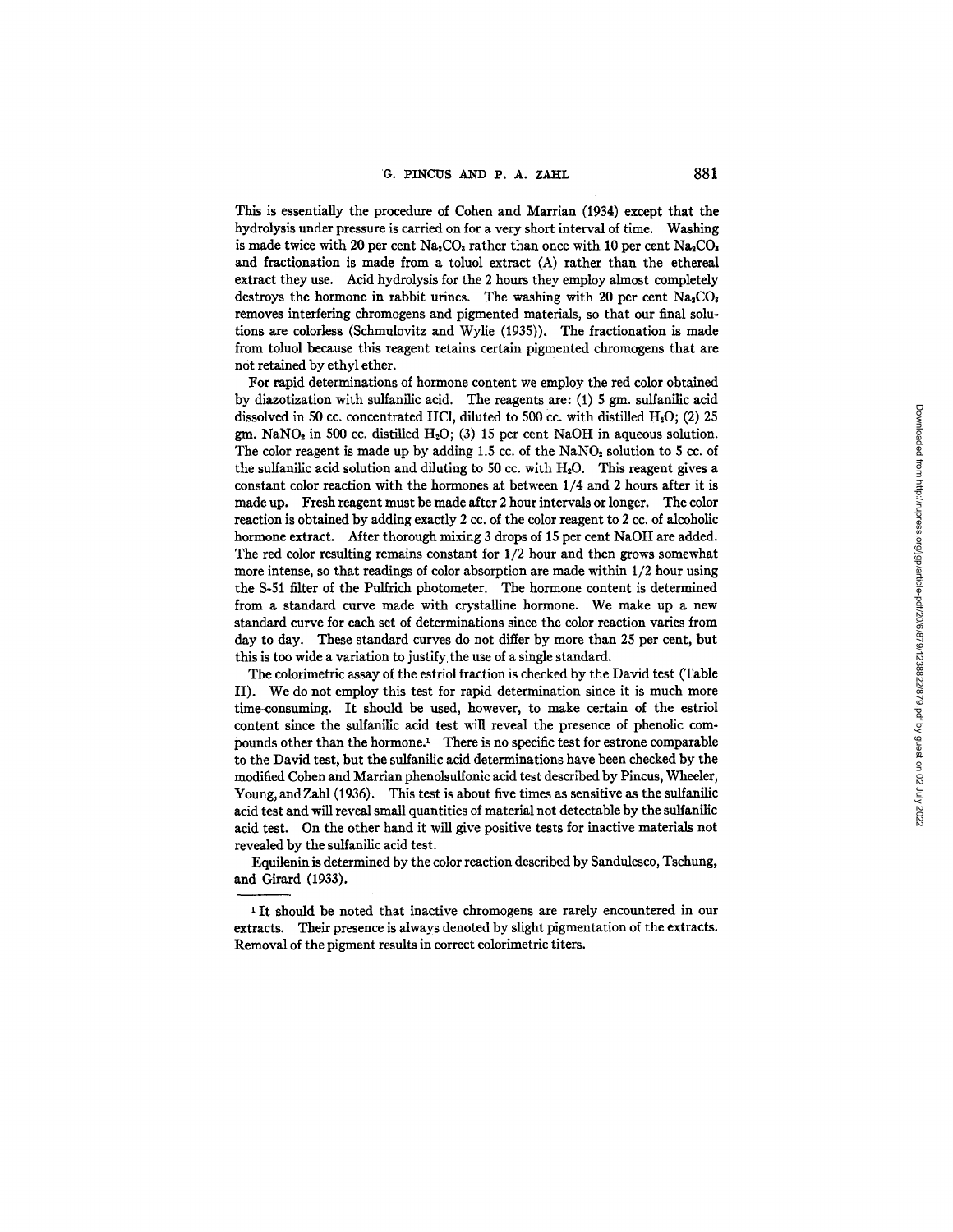# TAB

|                                                                                       | ---- |
|---------------------------------------------------------------------------------------|------|
| The Estrogen Content of Various Rabbit Urines before and after the Injection of Estro |      |
|                                                                                       |      |

| (1)            | (2)                                                            | (3)                                   |                         | (4)                             | (5)                             | (6)                              | (7)                                                      | (8)                              |  |
|----------------|----------------------------------------------------------------|---------------------------------------|-------------------------|---------------------------------|---------------------------------|----------------------------------|----------------------------------------------------------|----------------------------------|--|
|                |                                                                |                                       |                         |                                 |                                 |                                  | Estrone content                                          |                                  |  |
| Rabbit<br>No.  | Condition of rabbit                                            | Amount of hormone<br>injected         |                         | Days 4-3<br>before<br>injection | Days 2-1<br>before<br>injection | Days $1-2$<br>after<br>injection | Days $3-4$<br>after<br>injection                         | Days 5-6<br>after -<br>injection |  |
|                |                                                                |                                       |                         |                                 |                                 |                                  | micrograms micrograms micrograms micrograms micrograms 4 |                                  |  |
| $\mathbf{1}$   | Estrus                                                         | 300 micrograms es-<br>trone           |                         | 0                               | $\bf{0}$                        | 20                               | 20                                                       | 0                                |  |
| $\mathbf{2}$   | Pseudopregnant (1st 10 days<br>of pseudopregnancy)             | $\alpha$                              | 66                      | 0                               | $\mathbf{0}$                    | 38                               | 20                                                       | 0                                |  |
| 3              | Pregnant (1st 10 days of<br>pregnancy)                         | $\overline{u}$                        | $\epsilon$              | $\mathbf{0}$                    | $\bf{0}$                        | 55                               | 20                                                       | 0                                |  |
| 4              | Pregnant (last 10 days of<br>pregnancy)                        | u                                     | $\epsilon$              | $\Omega$                        | $\bf{0}$                        | 35                               | 20                                                       | 0                                |  |
| 5              | Hysterectomized (unmated)                                      | $\ddot{\phantom{a}}$                  | $\epsilon$              | 0                               | $\bf{0}$                        | 35                               | 0                                                        | 0                                |  |
| 6              | Hysterectomized (mated 1st<br>10 days of pseudopreg-<br>nancy) | $\epsilon$                            | $\epsilon$              | 0                               | 0                               | 105                              | 38                                                       | 20                               |  |
| $\overline{7}$ | Ovariectomized (1st 10 days<br>after ovariectomy)              | $\epsilon$                            | $\mathbf{u}$            | 0                               | $\Omega$                        | 35                               | 10                                                       | 0                                |  |
| 8              | Ovariectomized (2 mos. after<br>ovariectomy)                   | $\mathbf{a}$                          | $\epsilon$              |                                 |                                 | 55                               | 0                                                        | 0                                |  |
| 9              | Estrus                                                         | 300 micrograms es-<br>triol           |                         | 0                               | $\Omega$                        | $\bf{0}$                         | 0                                                        | 0                                |  |
| 10             | Pseudopregnant (1st 10 days<br>of pseudopregnancy)             | $\epsilon$                            | 4                       | $\bf{0}$                        | $\bf{0}$                        | $\bf{0}$                         | 0                                                        | 0                                |  |
| 11             | Hysterectomized (unmated)                                      | $\epsilon$                            | 46                      | 0                               | 0                               | 0                                | 0                                                        | 0                                |  |
| 12             | Hysterectomized (mated 1st<br>10 days of pseudopreg-<br>nancy) | $\mathfrak{c}$                        | $\overline{\mathbf{a}}$ | 0                               | $\Omega$                        | 0                                | 0                                                        | $\Omega$                         |  |
| 13             | Ovariectomized (1 mo. after<br>ovariectomy)                    | $\epsilon$                            | œ                       | $\bf{0}$                        | $\mathbf 0$                     | $\mathbf{0}$                     | 0                                                        | 0                                |  |
| 14             | Pseudopregnant (1st 12 days<br>of pseudopregnancy)             | 600 micrograms es-<br>strone benzoate |                         | 0                               | $\bf{0}$                        | 130                              | 51                                                       | 37                               |  |
| 15             | Hysterectomized (mated)                                        | $\epsilon$                            | 66                      | $\bf{0}$                        | 0                               | 168                              | 125                                                      | 75                               |  |
| 16             | Ovariectomized $(1\frac{1}{2})$ mos.<br>after ovariectomy)     | $\epsilon$                            | 66                      | Û                               | $\Omega$                        | 110                              | 100                                                      | 75                               |  |

\* Positive David test

t Negative David test.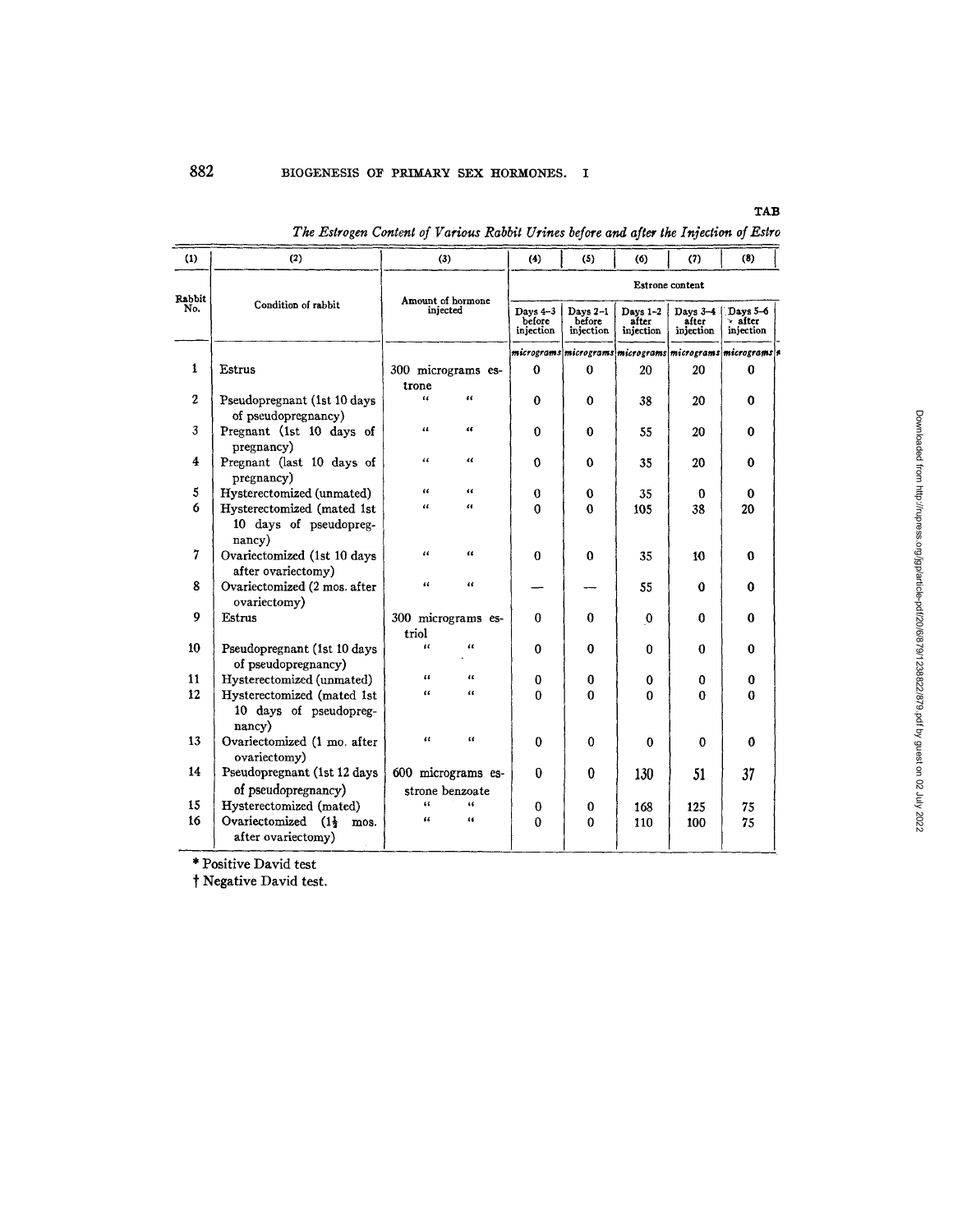|           | (10)                            | (11)                                                                                               | (12)                           | (13)                           | (14)                           | (15)                           | (16)     | (17)                      | (18)                      | (19)                             |
|-----------|---------------------------------|----------------------------------------------------------------------------------------------------|--------------------------------|--------------------------------|--------------------------------|--------------------------------|----------|---------------------------|---------------------------|----------------------------------|
|           |                                 |                                                                                                    |                                | Estriol content                |                                |                                |          | Total hormone<br>excreted | Total estrin              |                                  |
| -8<br>ij. | Days 4-3<br>before<br>injection | Days 2-1<br>before<br>injection                                                                    | Days 1-2<br>after<br>injection | Days 3-4<br>after<br>injection | Days 5-6<br>after<br>injection | Days 7-8<br>after<br>injection | Estrone  | Estriol                   | (estrone plus<br>estriol) | Injected<br>hormone<br>recovered |
|           |                                 | ms  micrograms  micrograms  micrograms  micrograms  micrograms  micrograms  micrograms  micrograms |                                |                                |                                |                                |          |                           | micrograms                | per cent                         |
|           | $\bf{0}$                        | $\bf{0}$                                                                                           | 37                             | $\bf{0}$                       | $\bf{0}$                       |                                | 40       | 37                        | 77                        | 25.7                             |
|           | $\bf{0}$                        | 0                                                                                                  | 100*                           | $40*$                          | $\bf{0}$                       |                                | 58       | 140                       | 198                       | 66.0                             |
|           | $\bf{0}$                        | $\bf{0}$                                                                                           | 45                             | 35                             | $\bf{0}$                       |                                | 75       | 80                        | 155                       | 51.7                             |
|           | $\bf{0}$                        | $\bf{0}$                                                                                           | 25                             | 60                             | $\bf{0}$                       |                                | 55       | 85                        | 140                       | 46.7                             |
|           | $\bf{0}$                        | 0                                                                                                  | $\bf{0}$                       | $\bf{0}$                       | $\bf{0}$                       |                                | 35       | $\bf{0}$                  | 35                        | 11.7                             |
|           | $\bf{0}$                        | 0                                                                                                  | $\bf{0}$                       | $\bf{0}$                       | $\bf{0}$                       |                                | 163      | $\bf{0}$                  | 163                       | $54.3$ .                         |
|           |                                 |                                                                                                    |                                |                                |                                |                                |          |                           |                           |                                  |
|           | $\bf{0}$                        | 0                                                                                                  | $33*$                          | $\bf{0}$                       | $\bf{0}$                       |                                | 45       | 33                        | 78                        | 26.0                             |
|           |                                 |                                                                                                    | 0t                             | 0t                             | 0t                             |                                | 55       | $\bf{0}$                  | 55                        | 18.3                             |
|           | $\bf{0}$                        | $\bf{0}$                                                                                           | 33                             | $\bf{0}$                       | $\bf{0}$                       |                                | $\bf{0}$ | 33                        | 33                        | 11.0                             |
|           | $\bf{0}$                        | $\bf{0}$                                                                                           | $110*$                         | 42                             | $\bf{0}$                       |                                | 0        | 152                       | 152                       | 50.7                             |
|           | $\bf{0}$                        | 0                                                                                                  | 33                             | 15                             | $\mathbf 0$                    |                                | 0        | 48                        | 48                        | 16.0                             |
|           | $\bf{0}$                        | $\bf{0}$                                                                                           | $125*$                         | 50                             | 8(?)                           |                                | $\bf{0}$ | 183                       | 183                       | 64.3                             |
|           |                                 |                                                                                                    |                                |                                |                                |                                |          |                           |                           |                                  |
|           | $\mathbf 0$                     | $\bf{0}$                                                                                           | 45                             | 15                             | $\bf{0}$                       |                                | $\bf{0}$ | 60                        | 60                        | 20.0                             |
|           | $\mathbf 0$                     | 0                                                                                                  | $126*$                         | 62                             | 0                              | $\bf{0}$                       | 218      | 188                       | 406                       | 93.8                             |
|           | 0                               | $\bf{0}$                                                                                           | 0 <sup>†</sup>                 | 0                              | 0                              | 0                              | 423      | 0                         | 423                       | 97.9                             |
|           | $\bf{0}$                        | 0                                                                                                  | $\bf{0}$                       | $\bf{0}$                       | $\bf{0}$                       | $\bf{0}$                       | 340      | $\bf{0}$                  | 340                       | 78.7                             |
|           |                                 |                                                                                                    |                                |                                |                                |                                |          |                           |                           |                                  |

*striol, and Estrone Benzoate, Using the Sulfanilic Acid Test for Urinary Hormone*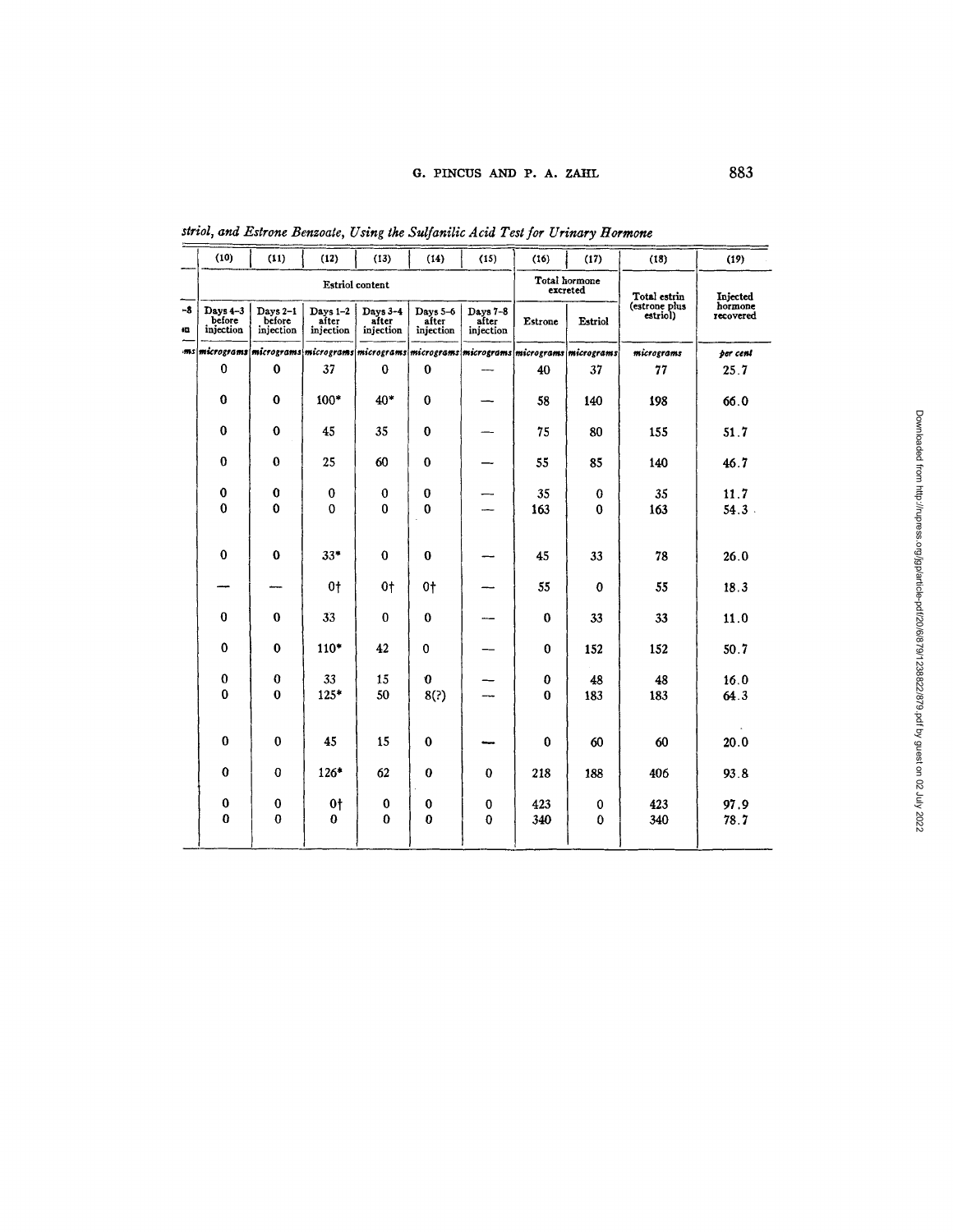#### RESULTS

The data on urinary estrin as determined by the sulfanilic acid test arc presented in Table I. It is immediately deducible that cstrone as such or in the form of the benzoate is converted to estriol in the rabbit and that estriol is not converted but excreted unchanged. But the conversion of estrone does not occur in hysterectomized rabbits (Nos. 5, 6, 15), nor in rabbits long ovaricctomizcd (Nos. 8, 16). Shortly after ovariectomy a limited amount of conversion occurs (No. 7). This implies that the conversion takes place in the uterus, but that it will not take place in a uterus lacking ovarian control. Since in no instance have detectable amounts of hormone been obtained before injection (Table II) it seems safe to conclude that the excreted material is derived from the injected material unless one postulates that the injected estrogens stimulate the endogenous production of cxcrction products. Such stimulation is scarcely credible in view of the excretion by ovaricctomizcd animals since the-ovary is presumably the hormone precursor; secondly, one would have to assume further that cstriol stimulates only cstriol excretion and estrone the excretion of both in certain animals and not in others, a most unlikely situation.

The data demonstrate also that a two- to fourfold increase in excretion of injected cstronc and estriol excretion products occurs in animals with corpora lutea in the ovaries  $(Nos. 2, 3, 4, 6, 12)$ . This may occur if the presence of a corpus lutcum (I) prevents destruction or (2) hastens excretion.

The injections of estrone monobenzoate were undertaken to test this point. That the benzoylation of the cstronc prevents its destruction in the liver has been demonstrated by Zondek (1934) working with mice. The estrone benzoate-injected animals received 600 micrograms of the compound of which 433 micrograms were cstronc. The data demonstrate again that the conversion to estriol occurs only in an animal with a functional uterus. The mean percentage of hormone recovered for the three animals of this group is 90.1 with the lowest value (78.7 per cent) for the ovariectomized animal (No. 16). This lowest value in the ovaricctomized female would indicate that the corpus luteum may prevent destruction, since about 21 per cent of thc protected molecules in this case disappeared in this animal compared with 6 per cent in the pseudopregnant female (No. 14), and 2 per cent in the hysterectomized pseudopregnant animal (No. 15).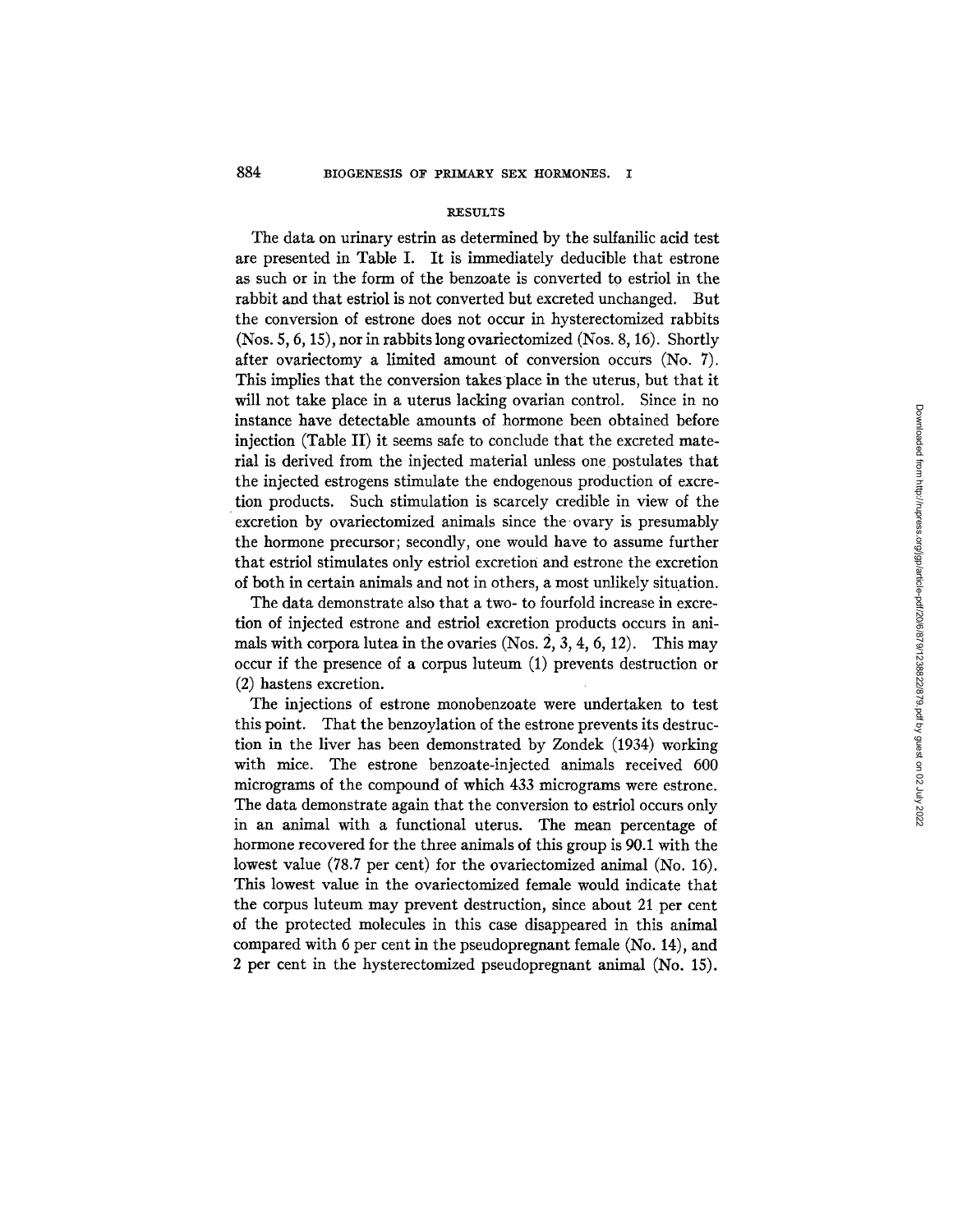It will be noted, however, that the complete excretion of the estrone took place within 6 days in the pseudopregnant animal (No. 14) and in 8 days in the other two (Nos. 15 and 16). This would indicate more rapid excretion by the pseudopregnant animal. It seems possible, therefore, that the presence of a corpus luteum increases the excretion of injected hormone and thus prevents its destruction. This conclusion is not especially supported by the data on the "free" hormone injections, since excretion is ordinarily completed in 4 days in animals without as well as with corpora lutea, the sole difference seeming to reside in the absolute quantities of hormone excreted. Thus in the estriol-injected animals the mean quantity of hormone excreted during the second 48 hour period after injection is 10 micrograms per animal for the three animals without corpora lutea; the ratio of excreted hormone in the two groups is 1:4.6, whereas for the preceding 48 hour period it is 1:3.2. The corresponding quantities in the estrone-injected series are 7.5 and 58 micrograms for the second 48 hours and 53 and 98 micrograms for the first 48 hours with ratios of 1:7.7 and 1:1.8 respectively, indicating in both estrone and estriol recipients relatively more hormone excretion in the second 48 hour period, *e.g.,* therefore less destruction.

In Table II we present the data on a number of these extracts, comparing the hormone content as determined by various colorimetric tests and by bioassay. Since the David test is specific for estriol the presence of other materials giving a positive sulfanilic acid test will be revealed by the sulfanilic acid test, giving a higher titer than the David test. In five extracts (Nos. 1, 3, 10, 12, 18) the sulfanilic acid test gives a higher titer; in three (Nos. 2, 2, 11) the David test titer is higher. On the average the sulfanilic acid test gives a slightly higher titer. This may be due to (1) inactive chromogen, (2) small amounts of estrone in the estriol fraction, (3) small amounts of estradiol. The bioassays should reveal the presence of the latter since by our tests it is many times as active as estriol. The three estriol fractions (Nos. 2, 14,  $B_2$ ) titered by bioassay indicate more hormone than either the sulfanilic acid or David tests reveal. If we deduce that there is estradiol present in these extracts the amounts of estradiol would be 6, 14, and 2 micrograms respectively.

In the case of the estrone fractions the sulfanilic acid titers and phenolsulfonic acid titers agree fairly well, except that the latter tend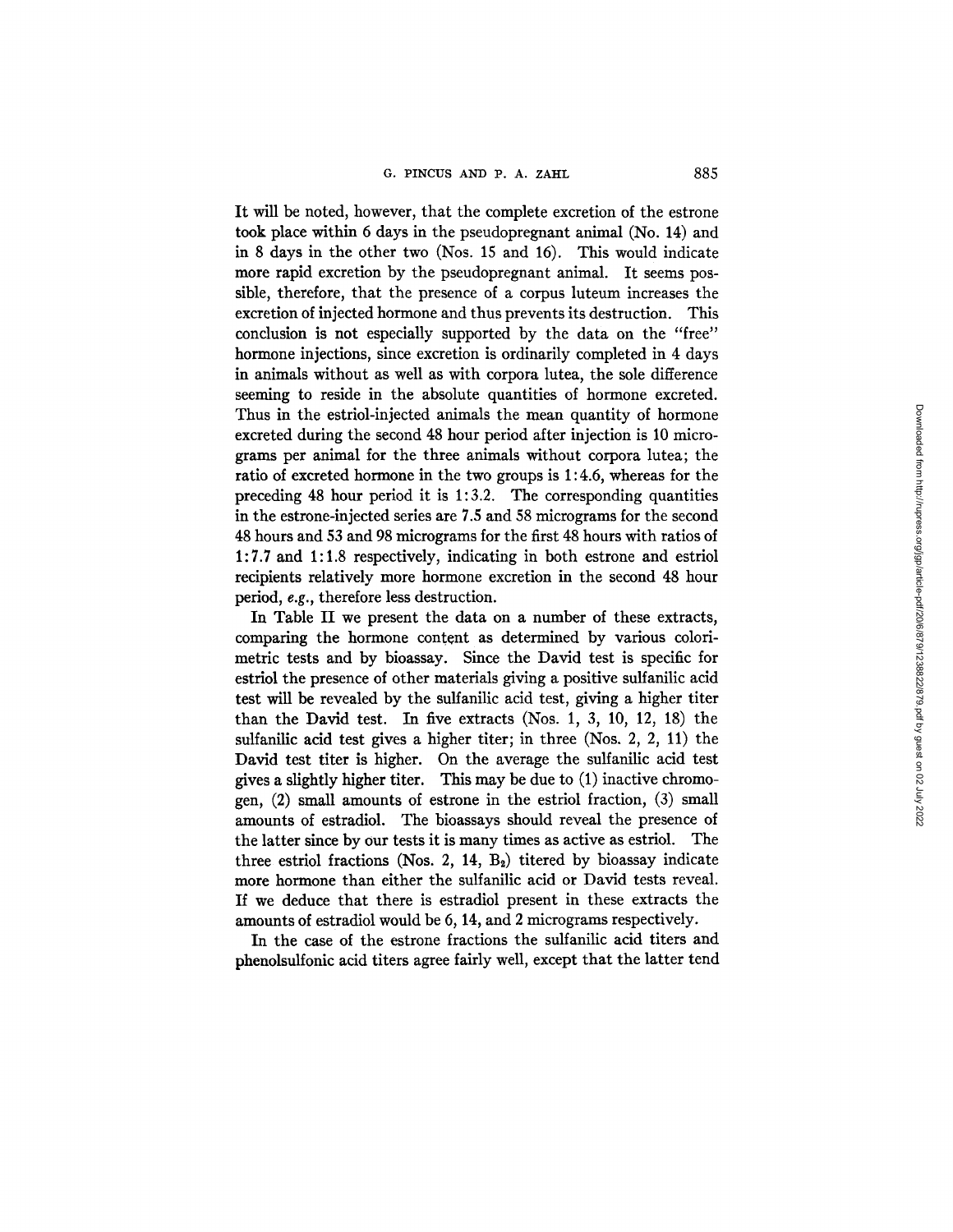| ۰.<br>۰, |  |
|----------|--|
|----------|--|

*The Hormone Content of Various Rabbit Urine Extracts As Determined by Several Colorimetric Tests and by Bioassay* 

| Rabbit No.              | Extract* No.            | By sulfanilic<br>acid test | By phenolsul-<br>fonic acid test | By bioassay              | By David test   |
|-------------------------|-------------------------|----------------------------|----------------------------------|--------------------------|-----------------|
|                         |                         | micrograms                 | micrograms                       | micrograms               |                 |
| 1                       | 5                       | 0                          | $\bf{0}$                         |                          |                 |
| $\mathbf{1}$            | 6                       | 20                         | 31                               |                          |                 |
| $\overline{c}$          | 4                       | $\bf{0}$                   | $\bf{0}$                         |                          |                 |
| 5                       | 5                       | $\bf{0}$                   | $\bf{0}$                         |                          |                 |
| 6                       | $\overline{\mathbf{4}}$ | $\bf{0}$                   | $\bf{0}$                         |                          |                 |
| 6                       | 6                       | 105                        | 164                              | 154                      |                 |
| 7                       | $\bf{4}$                | $\bf{0}$                   | $\bf{0}$                         |                          |                 |
| 8                       | 6                       | 55                         | 42                               |                          | Estrone         |
| 10                      | 4                       | $\bf{0}$                   | $\bf{0}$                         |                          |                 |
| 13                      | $\overline{\mathbf{4}}$ | $\bf{0}$                   | 0                                |                          |                 |
| 14                      | 6                       | 130                        |                                  | 150                      |                 |
| 15                      | 4                       | $\bf{0}$                   | $\bf{0}$                         |                          |                 |
| 16                      | 9                       | 55                         | 50                               |                          |                 |
| $B_2$                   |                         | $\bf{0}$                   |                                  | $\bf{0}$                 |                 |
| $\mathbf{1}$            | 11                      | $\bf{0}$                   | $\theta$                         |                          | $\vert 0 \vert$ |
| $\mathbf{1}$            | 12                      | 37                         |                                  |                          | 25              |
| $\overline{\mathbf{c}}$ | 10                      | $\bf{0}$                   | $\mathbf 0$                      |                          |                 |
| $\overline{\mathbf{c}}$ | 12                      | 100                        |                                  | $\frac{167}{ }$          | 120             |
| $\overline{2}$          | 13                      | 40                         |                                  |                          | 45              |
| $\overline{\mathbf{3}}$ | 10                      | $\bf{0}$                   | $\bf{0}$                         |                          |                 |
| 3                       | 12                      | 45                         | حد                               | —                        | 30              |
| $\overline{5}$          | 11                      | $\bf{0}$                   | $\bf{0}$                         |                          |                 |
| $\boldsymbol{6}$        | 10                      | $\bf{0}$                   | $\bf{0}$                         | $\frac{1}{1}$            |                 |
| $\overline{7}$          | 10                      | $\bf{0}$                   | $\bf{0}$                         |                          | Estriol         |
| 10                      | 10                      | $\mathbf 0$                | $\mathbf 0$                      | $\overline{\phantom{0}}$ |                 |
| 10                      | 12                      | 110                        |                                  | $\leftarrow$             | 105             |
| 11                      | 12                      | 33                         |                                  |                          | 40              |
| 12                      | 12                      | 125                        | —                                |                          | 105             |
| 13                      | 10                      | $\bf{0}$                   | $\bf{0}$                         |                          |                 |
| 14                      | 12                      | 126                        |                                  | 233                      |                 |
| 15                      | 10                      | $\bf{0}$                   | $\bf{0}$                         |                          |                 |
| $B_1$ †                 |                         |                            |                                  | $\bf{0}$                 | $\bf{0}$        |
| $B_2$ †                 |                         |                            |                                  | 120                      | 102             |

\* The extract No. refers to the column number of Table I, *e.g.* rabbit No. 1, extract No. 6, refers to the estrone determination made on rabbit No. 1 extract taken 1-2 days after estrone injection.

 $\dagger$  These extracts are not included in the data of Table I;  $B_1$  is the unheated extract from a rabbit receiving 300 micrograms of estrone,  $B_2$  is from the same batch of urine heated according to our regular technique.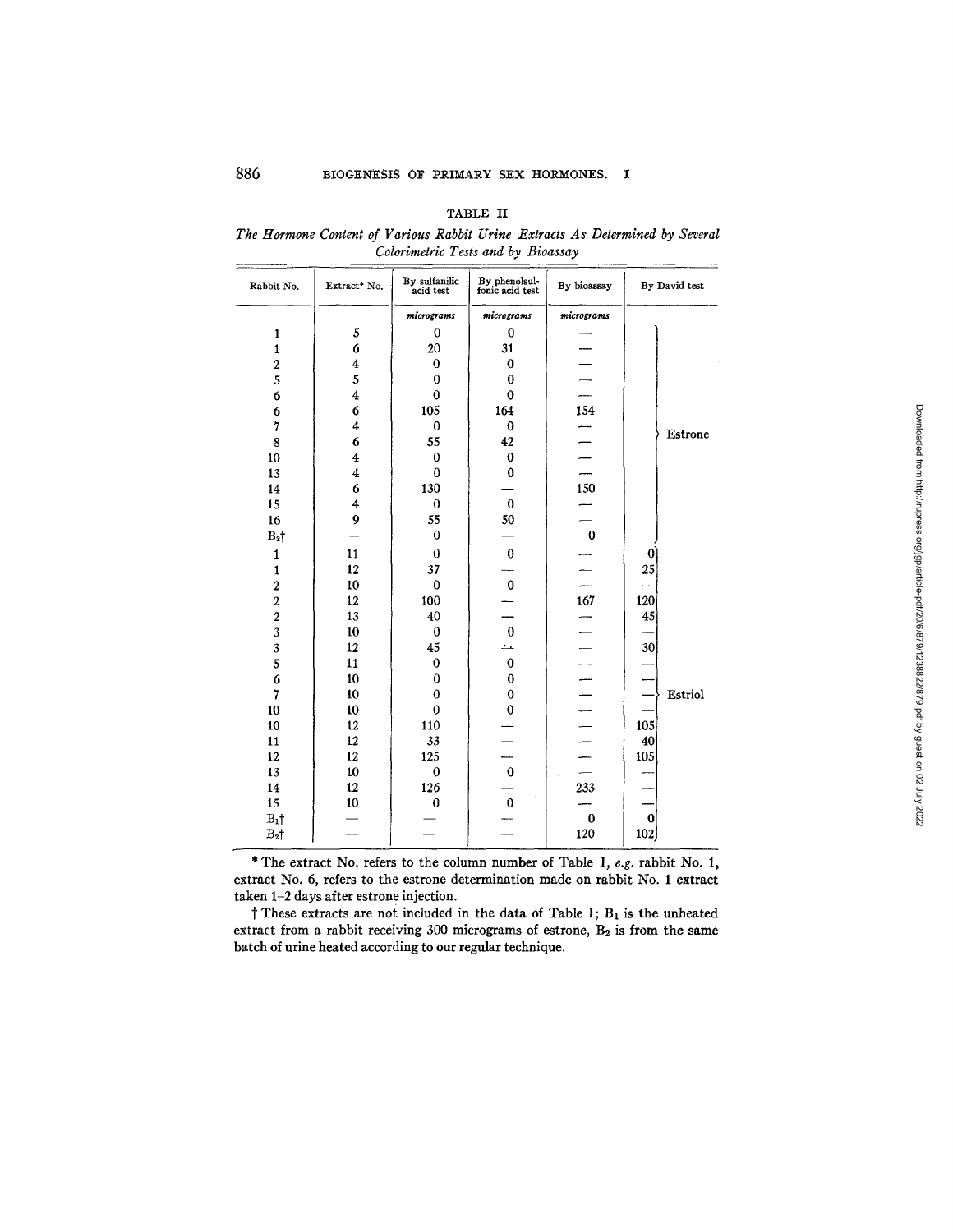to give slightly higher values. This is to be expected since the phenolsulfonic acid test reveals small amounts of inactive materials that act as chromogens. Comparison of colorimetric values with bioassay values reveals an excess of activity in one case (No. 14) and approximate equivalence in two others (Nos. 6 and  $B_2$ ). If the excess is due to estradiol, No. 14 contains less than 4 micrograms of estradiol.

We have tested a number of these extracts for equilenin by the Girard test. The result is invariably negative. Therefore the rabbit produces no equilenin. Since equilenin in urine is invariably accompanied by equilin or hippulin (Fieser (1936)) we may deduce that these compounds are not formed.

The conversion of estrone to estriol that these experiments demonstrate occurs only in a functional uterus. Two possibilities seem evident: (1) the ovary produces an hitherto unidentified hormone which acts upon the uterus to effect the conversion, or (2) the corpus luteum hormone stimulates the uterus in such a way as to make this conversion possible. It can scarcely be estrogenic hormone since we would expect a larger conversion than observed from the estrus female (No. 1) and conversion in the ovariectomized animal No. 8 which received estrogen. The second alternative mentioned above is on the face of it rendered unlikely by the conversion observed in the estrus rabbit (No. 1), and in the recently ovariectomized rabbit (No. 7), unless we postulate that the estrus rabbit's ovary produces corpus luteum hormone in the absence of formed corpora lutea and that in the recently ovariectomized animal the effect of this luteal hormone on the uterus lasted for some days after ovariectomy.

To test these alternatives we performed the experiments the data of which are given in Table III. The five rabbits of these experiments were given a preliminary injection of 300 micrograms of estrone. The first 48 hour collection was made from the end of the 2nd to the end of the 4th day after this injection in order to determine the hormone excretion occurring just before a second injection of 300 micrograms of estrone given simultaneously with  $0.5$  mg. of progesterone<sup>2</sup> in oil. The first injection of estrone served also to prime the uterus of the ovariectomized females. In one ovariectomized rabbit (No. 21) the second injection contained no progesterone, so that it might

<sup>2</sup> We are indebted to Dr. Erwin Schwenk of the Schering Corporation for this progesterone (Proluton synthetic).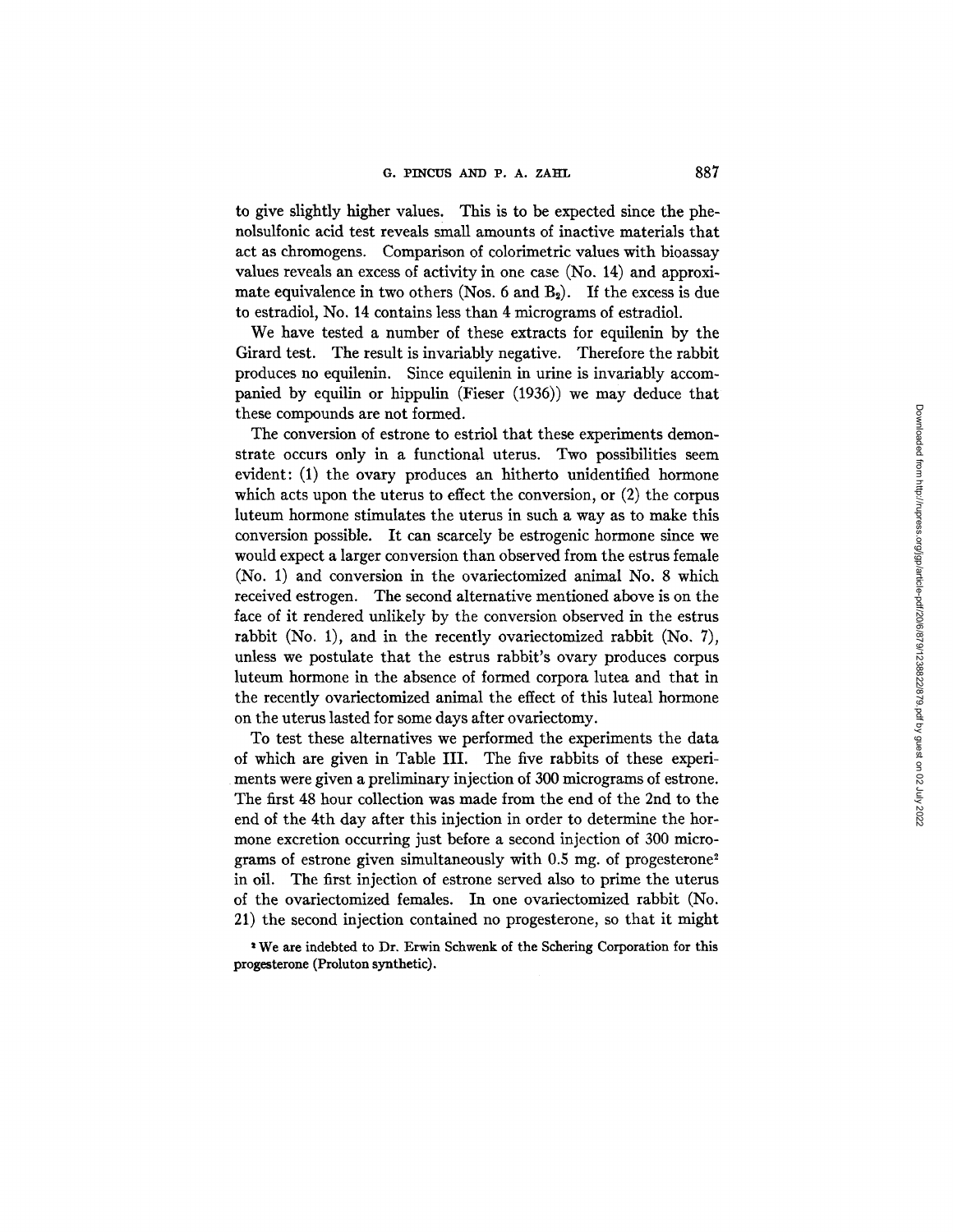| lection an additional 300 micrograms of estrone were injected simultaneously with 0.5 mg. of progesterone. |                 |                                 |                                        |                 |                 |                                   |                      |                 |                     |                                             |                             |                                             |
|------------------------------------------------------------------------------------------------------------|-----------------|---------------------------------|----------------------------------------|-----------------|-----------------|-----------------------------------|----------------------|-----------------|---------------------|---------------------------------------------|-----------------------------|---------------------------------------------|
| Condition<br>of rabbit                                                                                     |                 |                                 | Estrone content in urine specimen      |                 |                 | Estriol content in urine specimen |                      |                 |                     | Total hormone ex-<br>creted after injection | Total estrogen<br>(estrone+ | excretion over<br>animal not<br>Increase of |
|                                                                                                            |                 | $\ddot{\phantom{1}}$            | s                                      | ÷               |                 | $\mathbf{\tilde{c}}$              | $\ddot{\phantom{1}}$ | 4               | Estrone             | Estriol                                     | $_{\rm estrial}$            | receiving<br>progestin                      |
|                                                                                                            | micro-<br>grams | micro-<br>grams                 | micro-<br>$5$ rams                     | micro-<br>grams | micro-<br>grams | micro-<br>grams                   | micro-<br>54.04      | micro-<br>grams | micro-<br>$_{rams}$ | micro-<br>5000                              | micrograms                  | per cent                                    |
| Estrus<br>$\frac{8}{18}$<br>$\ddot{\phantom{0}}$                                                           | $\mathcal{S}$   | 35                              | 25                                     | $\bullet$       | 0               | 85                                | 0                    | 0               | 5                   | SS <sub>1</sub>                             | 135                         | 75.3                                        |
| pregnant<br>Pseudo-                                                                                        | 45              | 38                              | ສ                                      | ٥               | 55              | g                                 | 0                    | 0               | SS.                 | 8                                           | 148                         | $25.3*$                                     |
| ized (un-<br>Hyster-<br>ectom-<br>g                                                                        | $\bullet$       | 33                              | 25                                     | 0               | 0               | 0                                 | 0                    | 0               | S,                  | 0                                           | 58                          | 65.7                                        |
| Ovariec-<br>tomized<br>$(4 \text{ m/s.})$<br>mated)<br>ន                                                   | $\tilde{2}$     | $\mathbf{a}$                    | $\overline{1}$                         | ā,              | 0               | 45                                | 0                    | 0               | 47                  | 45                                          | S                           | 95.7                                        |
| tomized <sup>†</sup><br>Ovariec-<br>$(2 \text{ mos.})$<br>$\overline{a}$                                   | $\frac{5}{1}$   | 47                              | $\bullet$                              | $\circ$         | 0               | $\circ$                           | $\circ$              | 0               | 47                  | 0                                           | 47                          | $14.5*$                                     |
|                                                                                                            |                 | * Per cent decreased excretion. | † No progesterone in second injection. |                 |                 |                                   |                      |                 |                     |                                             |                             |                                             |

TABLE III

°≈

°~  $\bullet$ ខ.ទី

0

888 **BIOGENESIS OF PRIMARY SEX HORMONES.** I

Downloaded from http://rupress.org/jgp/article-pdf/20/6/879/1238822/879.pdf by guest on 02 July 2022 Downloaded from http://rupress.org/jgp/article-pdf/20/6/879/1238822/879.pdf by guest on 02 July 2022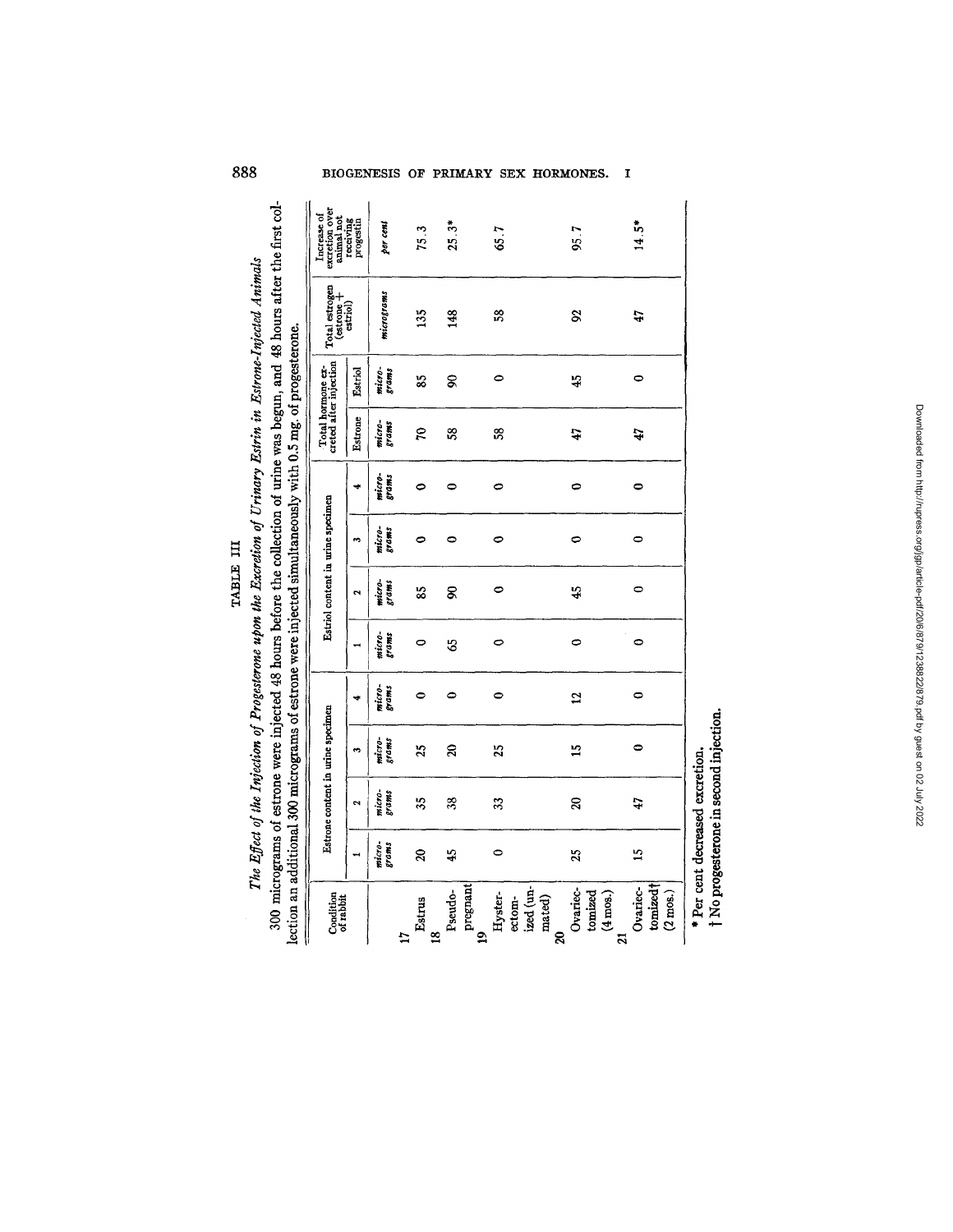serve as a control for animal No. 20. Urine specimens Nos. 2, 3, and 4 in Table III represent urines wherein the effect of progesterone is evidenced. The estriol data of Table III were checked by the David test so that there can be no doubt that animal No. 20 did convert estrone to estriol whereas its control did not. This supports the notion that the conversion takes place in a uterus influenced by progesterone. The data on the hysterectomized rabbit (No. 19) in which no conversion occurred indicate again that the uterus is necessary.

In addition we see from these data that progesterone facilitates the excretion of additional estrogen. In the last column of Table III the increased percentage excretion is based upon the data of Table I. Thus animal No. 17 (Table III) excreted a total of 135 micrograms of estrin whereas animal No. 1 (Table I) excreted 77 micrograms, indicating an increase of 75.3 per cent in the former over the latter. The increase in the hysterectomized rabbit (No. 19) was 65.7 per cent, in the ovariectomized rabbit (No. 20) 95.7 per cent (over No. 21). The pseudopregnant female (No. 18) showed small decrease when comparison is made with the control rabbit (No. 5) but this is comprehensible when we consider that the initial estrone injection presumably inhibited or suppressed the effect of the animal's own corpus luteum secretion. The decrease in animal No. 21 (compared with No. 8) is within the limit of error of these determinations.

## DISCUSSION

The data of these experiments support the scheme of estrogenic hormone conversion *in vivo* that follows:

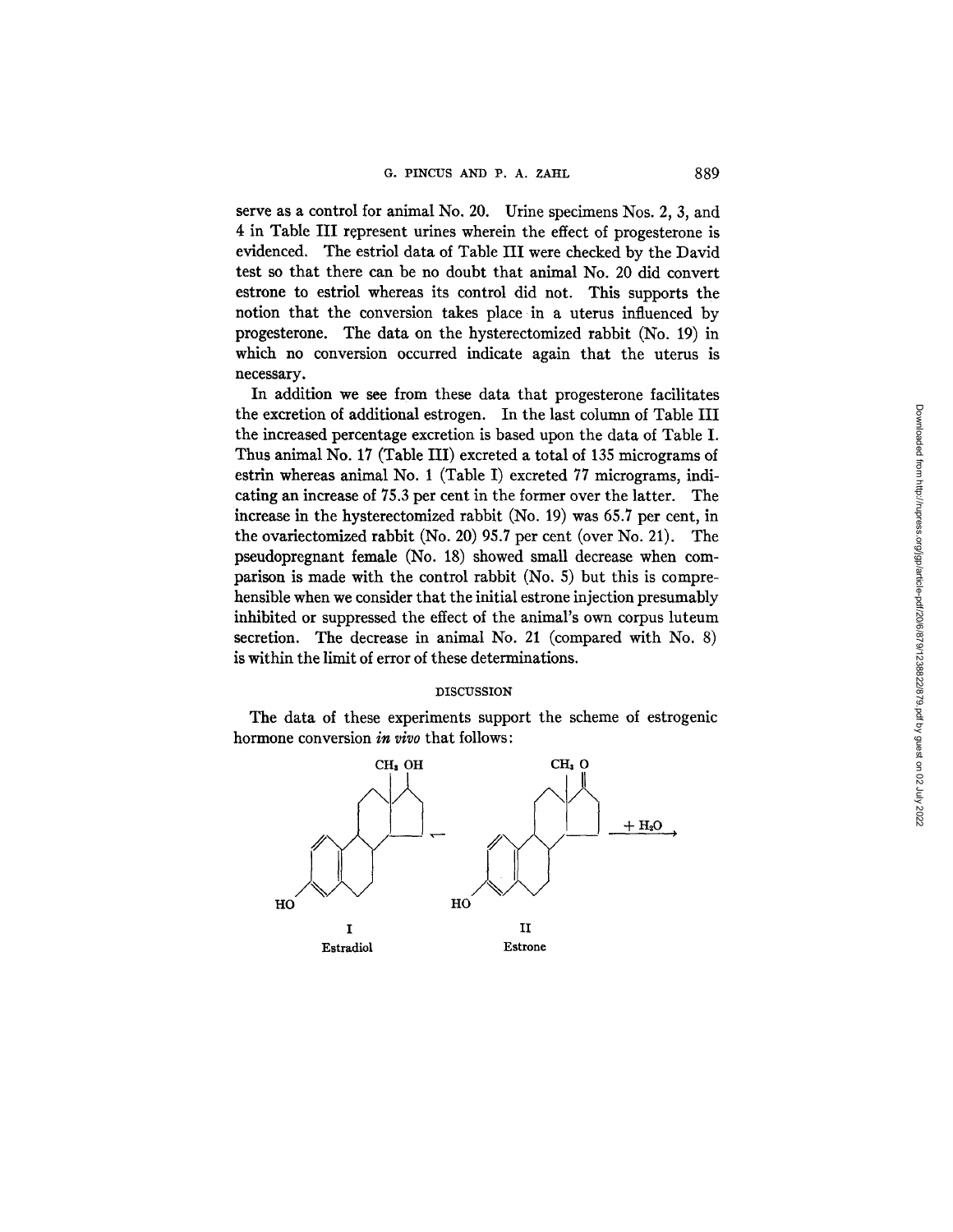

The step from II to III is an irreversible hydration, and is the chief result of estrone injection. The step from II to I occurs presumably only in limited amount, if at all, or if this is an extensive conversion only small amounts of the diol are excreted. The former statement would seem most probable since the animals receiving estrone benzoate and excreting most of the injected hormone excrete chiefly estrone and estriol (see Nos. 14, 15, 16 especially, in Table II).

The conversion II to III has not been accomplished in the laboratory, although Butenandt and Hildebrandt (1931) have obtained estrone by the dehydration of estriol. The conversion II to I has been made by Schwenk and Hildebrandt (1933) and Girard, Sandulesco, and Fridenson (1933) by catalytic reduction. According to Mac-Corquodale, Thayer, and Doisy (1936) estradiol is the ovarian hormone and we would therefore expect I to II to occur more easily than the reverse since estrone is an excretion product, estradiol not.

These data leave no doubt that the conversion II to III requires a functional uterus, and that the action of progesterone on the uterus facilitates the reaction. That corpus luteum secretion normally promotes the conversion is somewhat indicated by the fact that estrone-injected animals with corpora lutea and uteri (Nos. 2, 3, 4) excreted more estriol (305 micrograms total) than estrone (188 micrograms total), whereas those in that group without corpora lutea (Nos. 1 and 7) excreted more estrone (85 micrograms total) than estriol (70 micrograms total). Animal No. 14, however, reverses the expected excretion on this basis. This may be due to the possibility that estrone benzoate has a low kidney threshold compared to the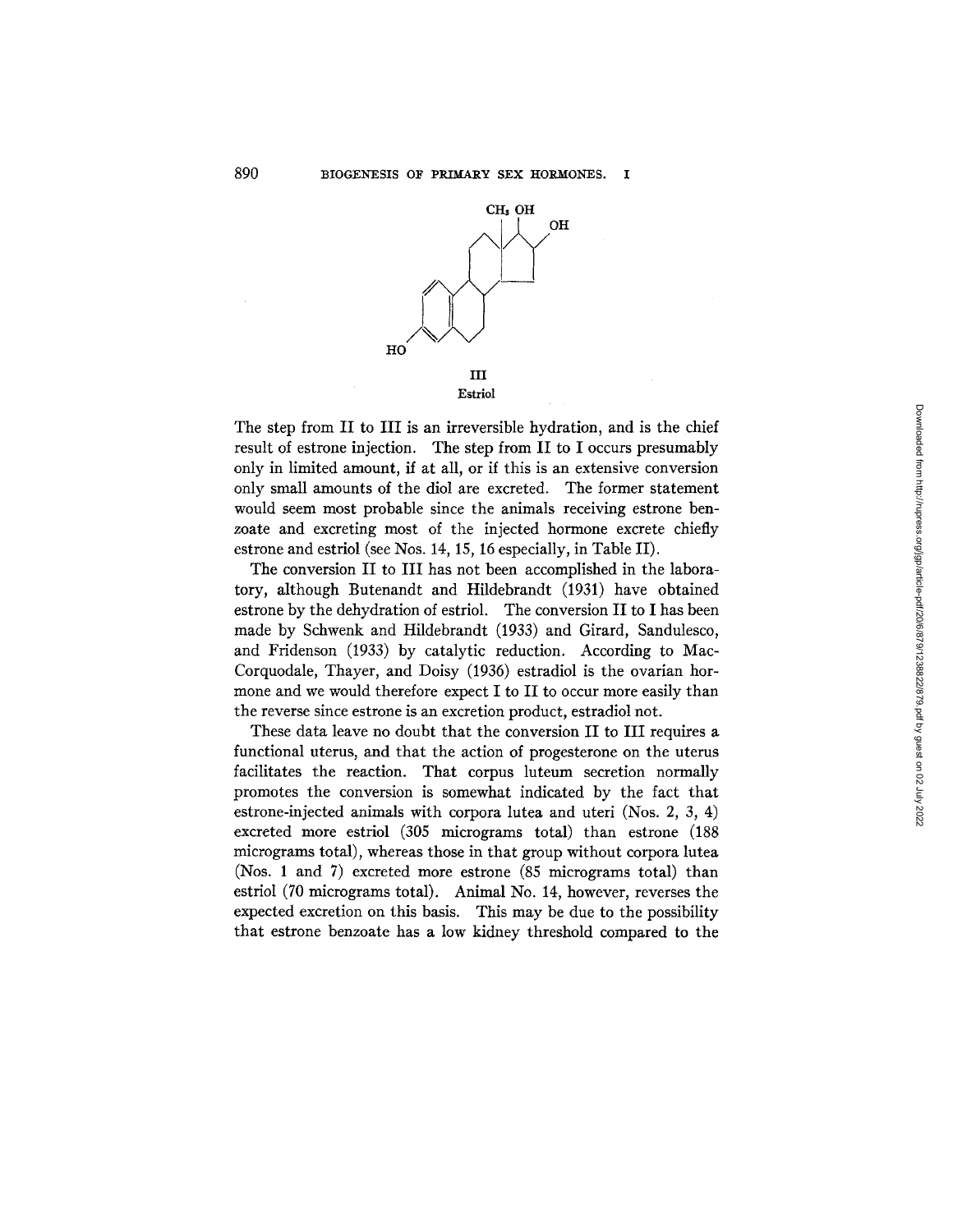kidney threshold of the bound form of estrone excreted by estroneinjected animals or to a lesser reactivity of the molecule in the benzoate compound.

It should be clearly understood that the actual nature of the compound involved in the steps II to III or II to I is not known; *e.g.,*  whether "free" or "bound" hormone is the reactant. Since we must employ a mild hydrolysis to obtain full recovery from the urine we know that bound hormone is excreted and to judge by analogy with human urines probably as a glycuronic acid compound (Cohen and Marrian (1936)). But the binding appears to be different than in the compounds in human urine since the rabbit urines require a much less drastic hydrolysis.

These experiments support the notion that corpus luteum hormone causes increased estrin excretion by preventing destruction of the hormones rather than by lowering the kidney threshold, and lend credence to the opinion of Smith and Smith (1936) that "there is no renal threshold for estrin." We are thus led to the apparently paradoxical situation in which one of two competing hormones protects its competitor. At the same time it should be noted that progesterone facilitates the conversion of estrone into the less active estriol. During early pregnancy, for example, when a high concentration of estrin might very well lead to abortion the sterilizing potency of estriol is about one-fourth to one-fifth that of estrone (Pincus and Kirsch (1936)). Furthermore, we do not know just what chemical form these hormones take in vivo, and it may well be possible that the protection afforded by progesterone action involves the production of an estrin compound which is physiologically inactive. Since the liver is the presumable site of estrin destruction, and the liver enzyme system presumably acts chiefly upon the phenolic portion of the estrin molecule  $(i.e.,$  benzovlation prevents destruction) progesterone might act to induce something like benzoylation of the phenolic ring. Alternatively (or perhaps at the same time) progesterone might replace estrin in the liver system due to a higher partition coefficient of the progesterone for the particular system involved. That progesterone may be more quickly destroyed than the estrins is indicated by the data of Table III which show no excretion of estriol in urine specimens 3 and 4 whereas the estrone continues to be excreted 48 to 96 hours after estriol excretion is completed. If the estriol excretion be taken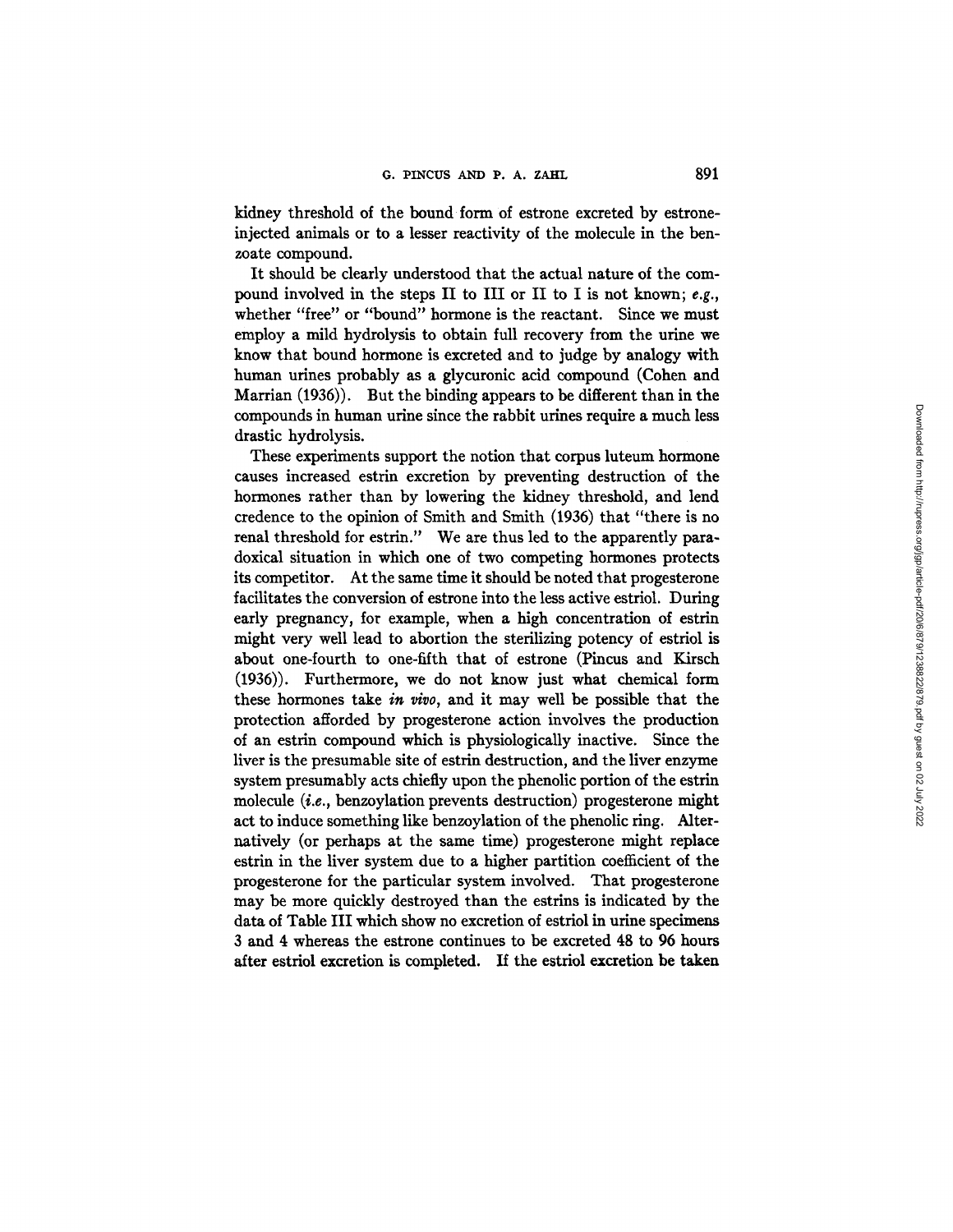as an index of the presence of active progesterone (particularly in animals Nos. 17 and 20), it would seem that the 0.5 microgram progesterone injected was more rapidly destroyed than the 0.3 microgram of estrone injected at the same time.

# **SUMMARY**

1. A method is given for the extraction and fractionation of rabbit urines which frees these urines of inactive chromogens but permits a quantitative recovery of estrone and estriol for the colorimetric determination of these compounds.

2. Estrone and estriol content of rabbit urine extracts can be determined by the concentration of the colored compound they form upon diazotization with sulfanilic acid and by the modified phenolsulfonic acid test of Cohen and Martian. Estriol can be determined by the specific reaction first described by David. The technique for these tests is presented.

3. Estriol (300 micrograms) injected into rabbits  $(a)$  in heat,  $(b)$ pregnant,  $(c)$  pseudopregnant,  $(d)$  hysterectomized in heat,  $(e)$  hysterectomized pseudopregnant, (f) ovariectomized, is excreted in the urine as estriol. Rabbit does in the luteal phase  $(b, c, \text{ and } e)$  excrete 3 to 4 times the amount of estriol excreted by females without corpora lutea  $(a, d, \text{and } f)$ .

4. When estrone (300 micrograms) is injected into the same types of rabbit does types *a, b,* and c excrete both estrone and estriol, typef excretes both estrone and estriol shortly after ovariectomy, but only estrone at 2 months after castration. Hysterectomized animals (types  $d$  and  $e$ ) never excrete estriol after estrone injection. The total urinary estrin (estrone plus estriol) in estrone-injected animals is increased 2 to 3 times in animals in the luteal phase  $(b, c, \text{ and } e)$ .

5. It is concluded that the uterus is the site of conversion of estrone to estriol, and that the conversion cannot take place in a uterus completely free of ovarian control (e.g., in long time ovariectomized animals).

6. In neither estrone-injected nor estriol-injected females is all the injected hormone recovered in the urine. The maximum recovery is 66 per cent. When estrone-benzoate (600 micrograms) is injected 94-98 per cent of the hormone is recovered from animals in the luteal phase (types  $c$  and  $e$ ) and about 79 per cent in an ovariectomized